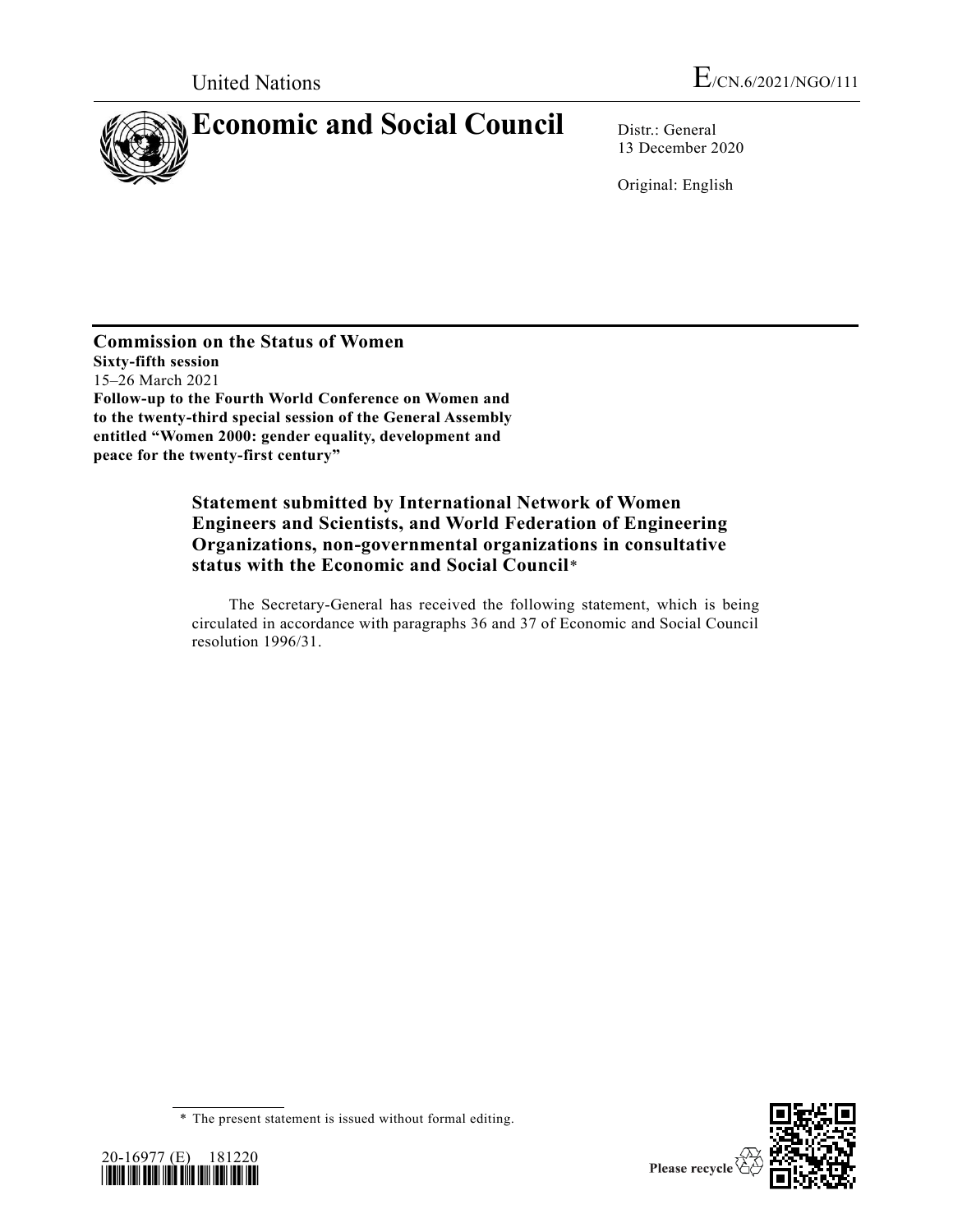## **Statement**

The International Network for Women Engineers and Scientists (INWES) and the World Federation of Engineering Organizations (WFEO) together represent women in science, technology, engineering and mathematics (STEM) across 100 nations. These two organizations are committed to attracting girls to undertake careers in STEM and play an important role in developing and supporting programmes that encourage girls to study the enabling subjects of science and mathematics in school. Our organizations encourage parents, teachers and counsellors to support girls to study and pursue careers in science or engineering and provides support and advice to industry and government to retain women in the workforce, support women in their STEM careers, encourage them to achieve leadership positions and celebrate their achievements.

In 2020, the COVID-19 pandemic has brought into focus the important role of science and engineering in combating the impacts of the pandemic, from developing rapid diagnostic tools to detect the virus infection, the use of advanced manufacturing and 3D printing for the rapid deployment of personal protective equipment to the use of artificial intelligence in detecting a suitable vaccine and development of online courses for education from elementary school through college. Scientists and engineers, especially women who can provide a different perspective, are needed for all these important tasks.

While progress has been made for gender equality in many parts of the world, there are still significant areas where there is much to be done. The World Economic Forum 2020 Gender Gap Report indicates that at the current rate, it will take nearly 100 years to close the gender gap. In simple terms this means that gender parity across a range of sectors including health, education and work, will take nearly three generations to achieve.

INWES and WFEO agree with the United Nations Secretary General that, gender parity at all levels – political, cultural, economic and social – is a 'central objective' and that this will come from the education of women especially in science and engineering.

We therefore support Clause 24 of the Agreed Conclusions of the Commission on the Status of Women at CSW61 in March 2017 which it reaffirmed the right to education, as well as access to quality and inclusive education, contributes to the achievement of gender equality and the empowerment of all women and girls.

We support the conclusion in Clause 24 that new technologies, which are changing the structure of labour markets, provide new and different employment opportunities that require women and girls to acquire skills ranging from basic digital fluency to advanced technical skills in science, technology, engineering and mathematics and in information and communications technology.

INWES and WFEO also reaffirm the conclusion relating to managing technological and digital change for women's economic empowerment and agrees that there is a need to:

support women's access, throughout their life cycle, to skills development and decent work in new and emerging fields, by expanding the scope of education and training opportunities in, inter alia, science, technology, engineering and mathematics, information and communications technology and digital fluency, and enhance women's and, as appropriate, girls' participation as users, content creators, employees, entrepreneurs, innovators and leaders; and,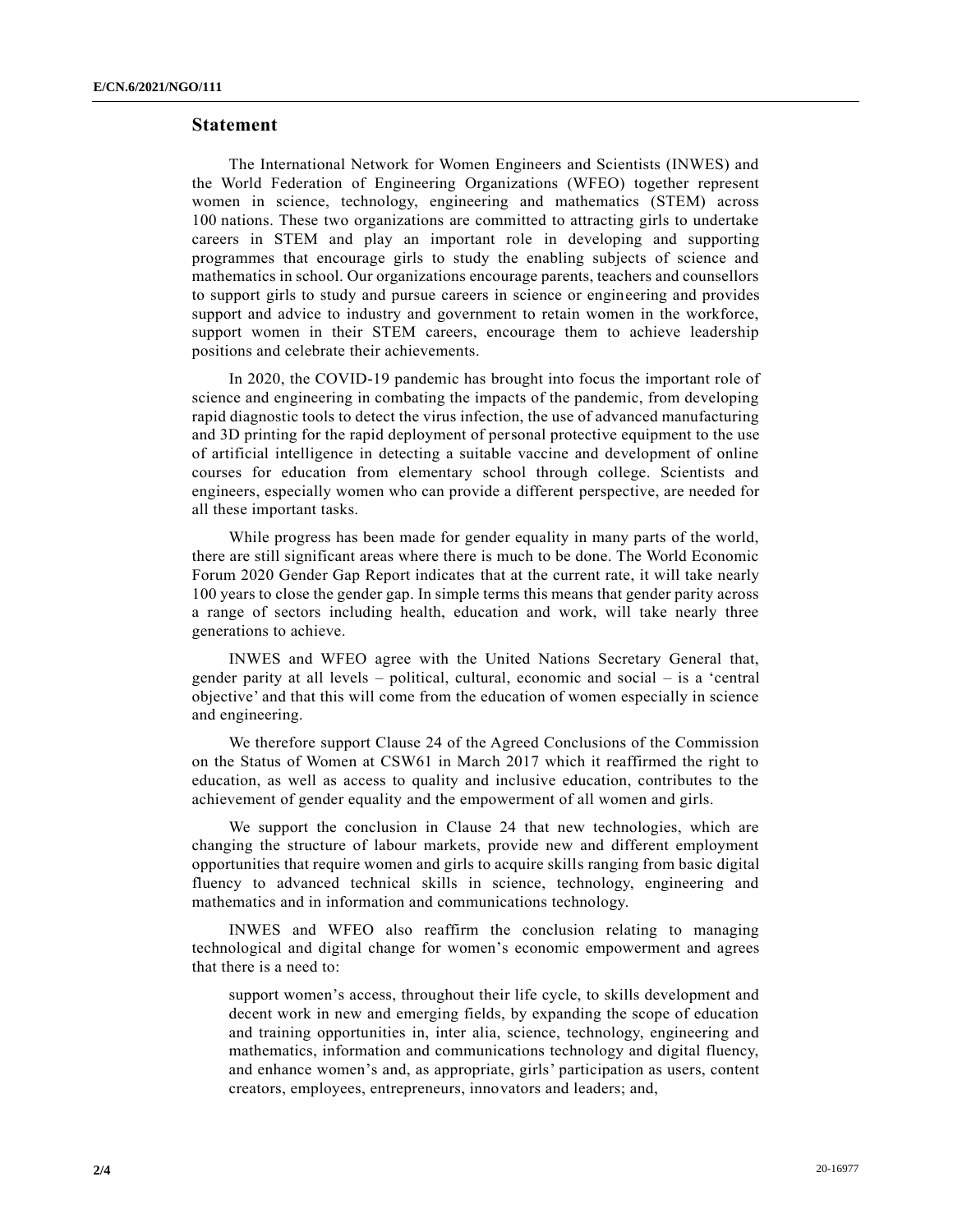strengthen science and technology education policies and curricula, so that they are relevant to the needs of and benefit women and girls, encourage investment and research in sustainable technology, particularly to strengthen the capacities of developing countries, so as to enable women to leverage science and technology for entrepreneurship and economic empowerment in the changing world of work.

2020 has been an extraordinary year with COVID-19 lockdowns forcing the closing of schools and businesses and a sharp increase in the use of internet and communication technologies (ICT) for education and business. The sharp increase has also highlighted the need to address the gender digital divide, i.e. to address the gap in the proportion of women using the internet globally, currently 48 per cent, compared to 58 per cent of men. In relative terms, this means that the global internet user gap is 17 per cent.

Most countries with a large gender gap in mobile phone ownership also have a large gender gap among internet users. There is ample evidence that digital skills accelerate every stage of a person's career – powerful in both education and employment, and increasingly important as women advance into the ranks of leadership. Closing the digital gender gap will accelerate gender equality in many other areas.

It is estimated that more than 7 million jobs are at risk in the world's largest economies over the next five years, principally in office and administrative services, manufacturing and production, and health care. In this scenario, women will lose their jobs at a faster rate than men, since they are less likely to be employed in sectors in which the adoption of new technology will create jobs. This is partially the result of women's relatively low participation in STEM professions, in which jobs are expected to be created. Digital fluency may help to close some gender gaps, especially if the rate at which women become frequent users of digital technologies is doubled.

The significance of increasing the participation of women in the workforce, especially in science and engineering sectors, has been recognised around the world as being essential for economic growth, for innovation, developing new industries and the knowledge economy, and for achieving the United Nations Sustainable Development Goals (SDGs).

Therefore, it is clear that that more must be done to equip women with the skills to engage in the jobs that are most in demand. Also, it is increasingly important for women to contribute to new technologies and to participate in innovation. especially as this drives productivity and innovation in organizations where gender diversity and inclusion is accepted at all levels. STEM careers will have an increasingly important role in society and the economy and empowering women to participate in the workplace of the future is essential. There are also well-recognized gender gaps in technology startups and in research funding in the science and engineering fields. These gaps not only impact on the career aspirations of women, but also have a negative impact on business innovation and in finding new solutions to addressing global challenges.

It is anticipated that 54 per cent of all jobs will require digital skills by 2022 and women will be more adversely affected than men especially as they are unrepresented in the STEM sector. It is imperative that women recognise the importance of engagement in science and technology and consider careers in these fields, which should no longer be considered to be "male dominated" but a career pathway for all young people worldwide.

Women will also benefit from technology in terms of improved education and health. Improvements in communications and access to technology will enable more